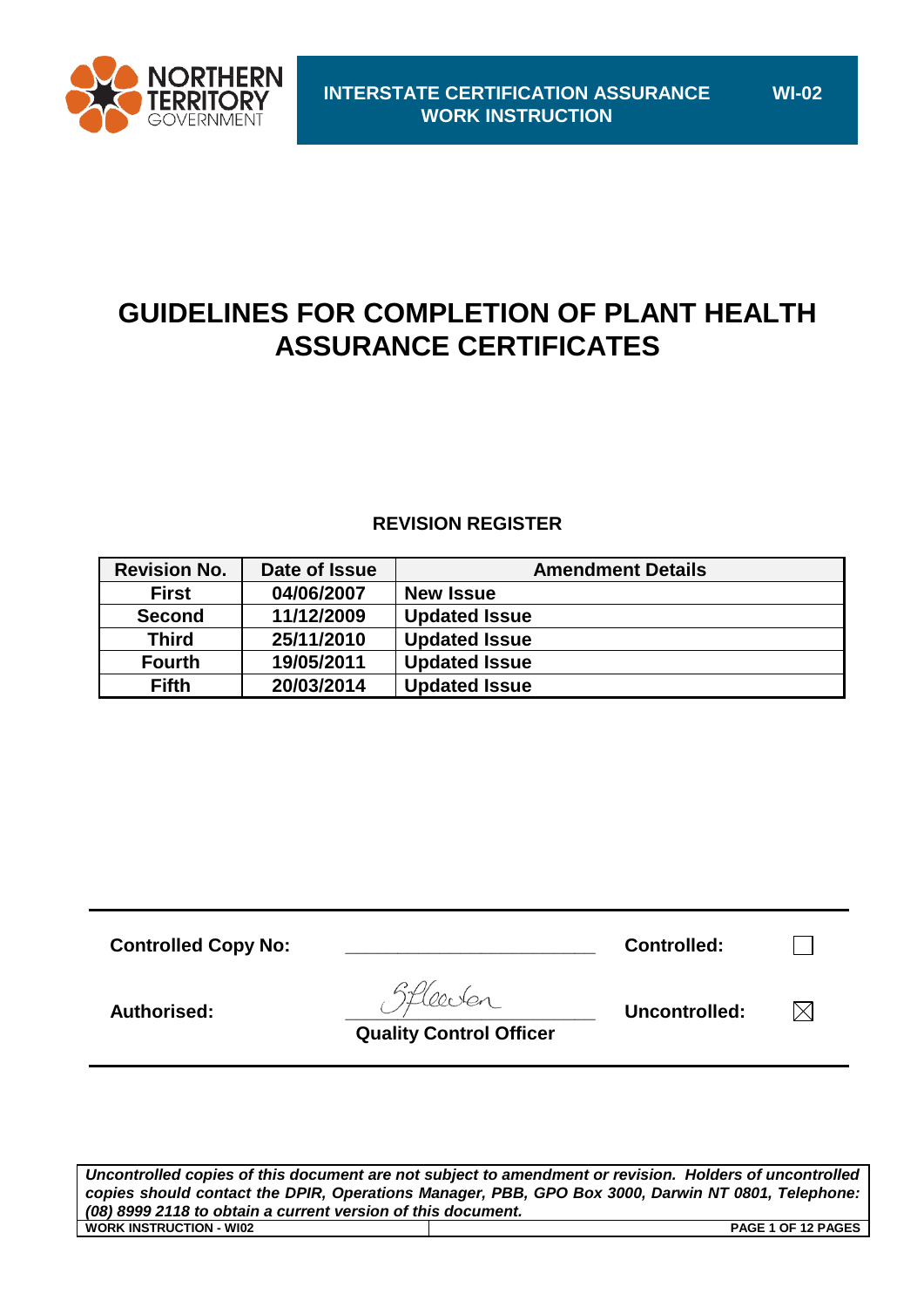# **TABLE OF CONTENTS**

| 1.    |       |                     |   |
|-------|-------|---------------------|---|
| 2.    |       |                     | 3 |
| 3.    |       |                     |   |
| 4.    |       |                     |   |
| 4.1   |       |                     |   |
| 4.2   |       |                     |   |
| 4.2.1 |       |                     |   |
|       | (a)   |                     |   |
|       | (b)   |                     |   |
|       | (d)   |                     |   |
|       | (e)   |                     |   |
|       |       |                     |   |
|       | (f)   |                     |   |
|       | (g)   |                     |   |
|       | (h)   |                     |   |
|       | 4.2.2 |                     |   |
|       | (i)   |                     |   |
|       | (i)   |                     |   |
|       | (k)   |                     |   |
|       | (1)   |                     |   |
|       | (m)   |                     |   |
|       |       |                     |   |
|       | (n)   |                     |   |
|       | (0)   |                     |   |
| 4.2.3 |       |                     |   |
|       | (p)   |                     |   |
|       | (q)   |                     |   |
|       | (r)   |                     |   |
|       | (t)   |                     |   |
|       |       |                     |   |
| 4.2.4 |       |                     |   |
|       | (u)   |                     |   |
|       | (v)   |                     |   |
|       | (w)   |                     |   |
|       |       |                     |   |
| 4.3   |       |                     |   |
| 4.4   |       |                     |   |
|       |       |                     |   |
| 5.    |       | <b>ATTACHMENTS.</b> |   |
|       |       |                     |   |
|       |       |                     |   |
|       |       |                     |   |
|       |       |                     |   |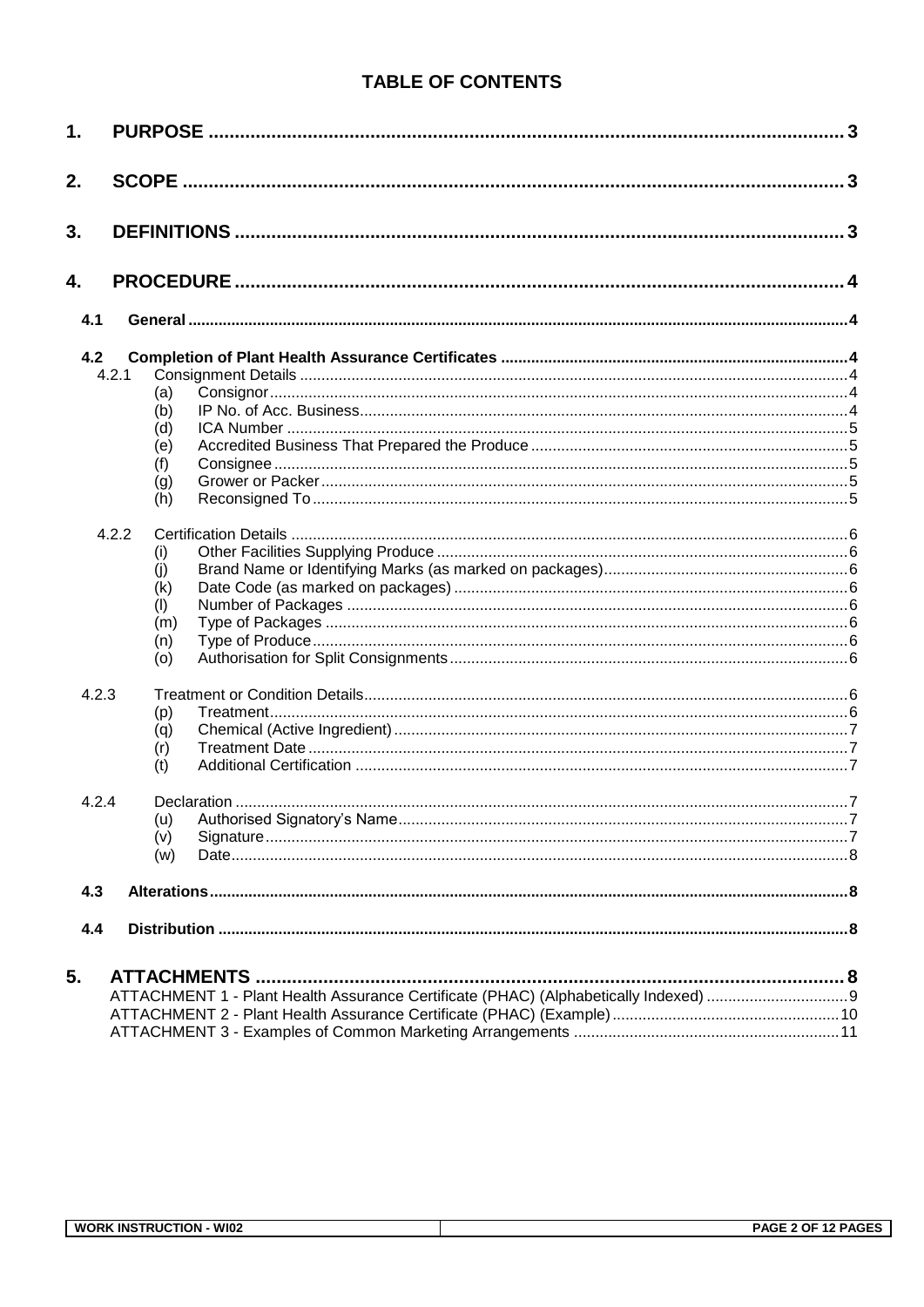

**WI-02**

### **1. PURPOSE**

The purpose of this work instruction is to provide guidelines for completion of the form Plant Health Assurance Certificate (PHAC) (Attachment 1).

### **2. SCOPE**

This work instruction covers the requirements for completion and issuance of a Plant Health Assurance Certificate (Attachment 1) by an Authorised Signatory of an accredited business for all produce prepared and certified under an Interstate Certification Assurance (ICA) arrangement in the Northern Territory.

'Prepared' includes all produce subjected to a chemical or physical disinfestation treatment and all produce graded to meet a condition requirement by a business operating under an ICA arrangement.

### **3. DEFINITIONS**

| <b>Accredit</b>                                               | Assurance Certificates.              | means to authorise nominated staff within a business to issue                                                                                                                                                                                                        |
|---------------------------------------------------------------|--------------------------------------|----------------------------------------------------------------------------------------------------------------------------------------------------------------------------------------------------------------------------------------------------------------------|
| Act                                                           | means the Plant Health Act.          |                                                                                                                                                                                                                                                                      |
| <b>Assurance Certificate</b>                                  |                                      | means a Plant Health Assurance Certificate (PHAC) (Attachment 1).                                                                                                                                                                                                    |
| <b>Authorised Signatory</b>                                   | for Accreditation form.              | means a person whose name and specimen signature is included<br>as an Authorised Signatory on the business's approved Application                                                                                                                                    |
| <b>Business</b>                                               | Application for Accreditation form.  | means the legal entity responsible for the operation of the facility<br>and ICA arrangement detailed on the business's approved                                                                                                                                      |
| <b>Certification</b><br><b>Assurance</b>                      | requirements.                        | means a voluntary arrangement between the Department of Primary<br>Industry and Resources and a business that demonstrates effective<br>in-house quality management and provides assurance through<br>documented procedures and records that produce meets specified |
| <b>Certified/Certification</b>                                | (Attachment 1).                      | means covered by a valid Plant Health Assurance Certificate                                                                                                                                                                                                          |
| <b>Consignee</b>                                              | split.                               | means the person or business to whom the produce is initially<br>consigned following certification and who will be responsible for<br>deciding the next destination of the produce if it is re-consigned or                                                          |
| <b>Consignor</b>                                              |                                      | means the person or business responsible for deciding the first<br>destination of the produce after it leaves the place of certification.                                                                                                                            |
| <b>ICA</b>                                                    |                                      | means Interstate Certification Assurance.                                                                                                                                                                                                                            |
| <b>Interstate</b><br><b>Certification</b><br><b>Assurance</b> |                                      | means a system of Certification Assurance developed to meet the<br>requirements of State and Territory Governments for the certification<br>of produce for interstate and intrastate quarantine purposes.                                                            |
| <b>NTQ</b>                                                    | means Northern Territory Quarantine. |                                                                                                                                                                                                                                                                      |
| Original<br><b>Consignment</b>                                | certification.                       | means the whole or intact consignment as it left the original place of                                                                                                                                                                                               |
| <b>WORK INSTRUCTION - WI02</b>                                |                                      | PAGE 3 OF 12 PAGES                                                                                                                                                                                                                                                   |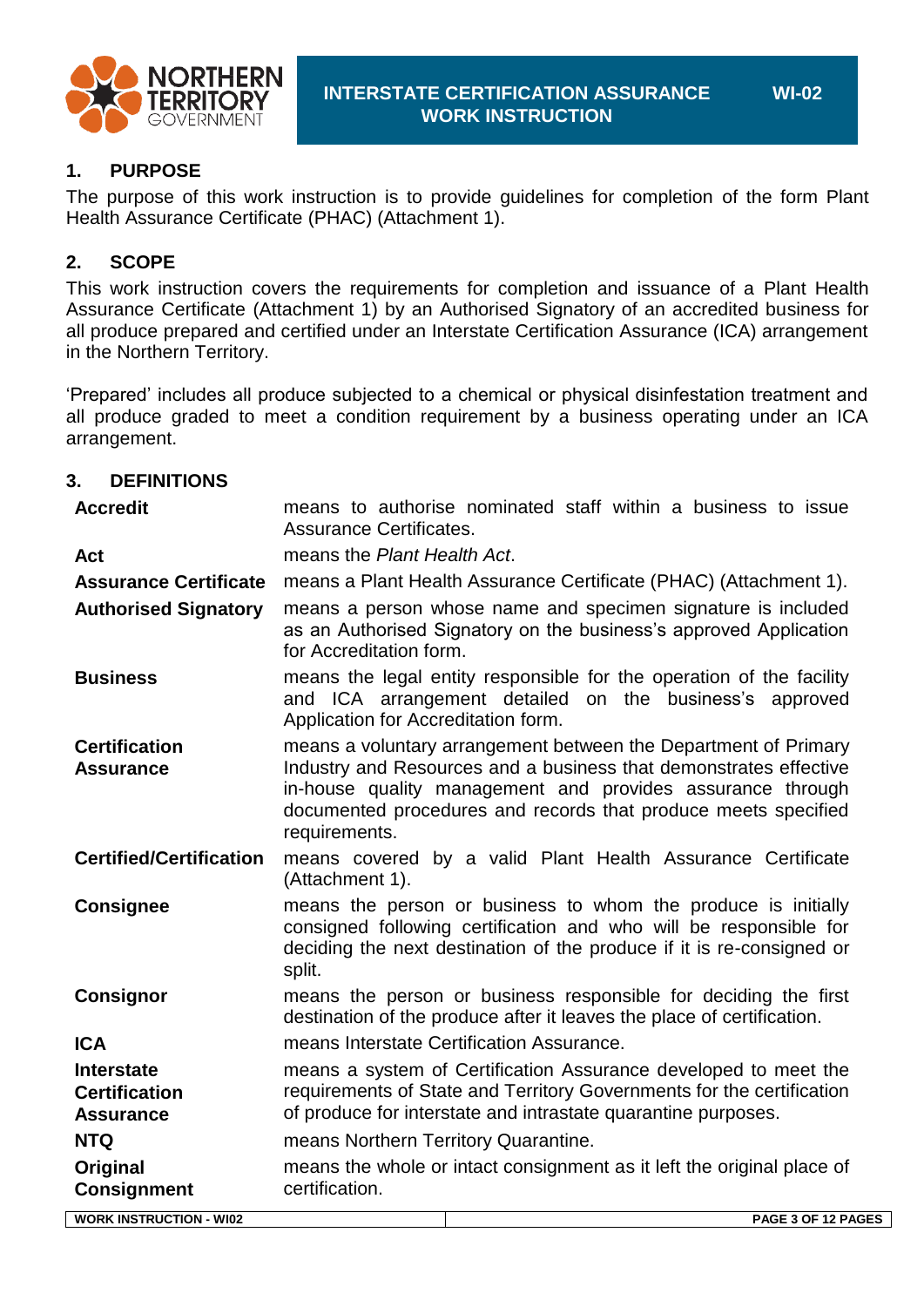

## **INTERSTATE CERTIFICATION ASSURANCE WORK INSTRUCTION**

**WI-02**

**Prepared** means subjected to a chemical or physical disinfestation treatment, graded or inspected to meet a condition requirement. **Quarantine Area** means a pest quarantine area declared under the *Plant Health Act.* **Re-consignee** means forwarding original consignment or sub consignment onto another person or business after the original consignment. **Splitting a Consignment** means the act of dividing an original consignment into subconsignments for the purpose of: (a) sending the sub-consignments to different consignees; **OR**

- (b) transporting the sub-consignments to the same consignee on different vehicles or via different transport methods.
- **Sub-Consignment** means the part of the original consignment that is being split from the original consignment.

### **4. PROCEDURE**

### **4.1 General**

The form Plant Health Assurance Certificate (Attachment 1) is used to provide evidence of treatment or that produce meets a condition from a business operating under an ICA arrangement.

The form may be used to provide evidence to other State or Territory Plant Quarantine Authorities of conformance with applicable quarantine entry conditions for consignments moving from the Northern Territory.

### **4.2 Completion of Plant Health Assurance Certificates**

The form may be completed by handwriting, typing or stamping the information in the space provided. The information **must** be neat and legible and the same information **must** be included on each copy.

Numbering is in accordance with the blank example certificate shown as Attachment 1.

### **4.2.1 Consignment Details**

### **(a) Consignor**

Insert the name and physical address of the person or business consigning the produce.

The consignor is the person or business responsible for deciding where the produce will be sent next after leaving the facility which prepared the produce for certification. The consignor will normally be the owner of the produce, but may be an agent of the owner who makes marketing decisions on behalf of the owner.

### **(b) IP No. of Acc. Business**

Insert the "A" Registration (IP) Number of the ICA accredited business that operates the facility in which the produce was prepared for certification whose name and address is entered at (e) Accredited Business that Prepared the Produce.

| <b>WI02</b><br>.05105<br><b>INSTRUCTION</b><br><b>WORK</b><br>.<br>ு∆்ட<br>ΟF |              |
|-------------------------------------------------------------------------------|--------------|
|                                                                               | <b>PAGES</b> |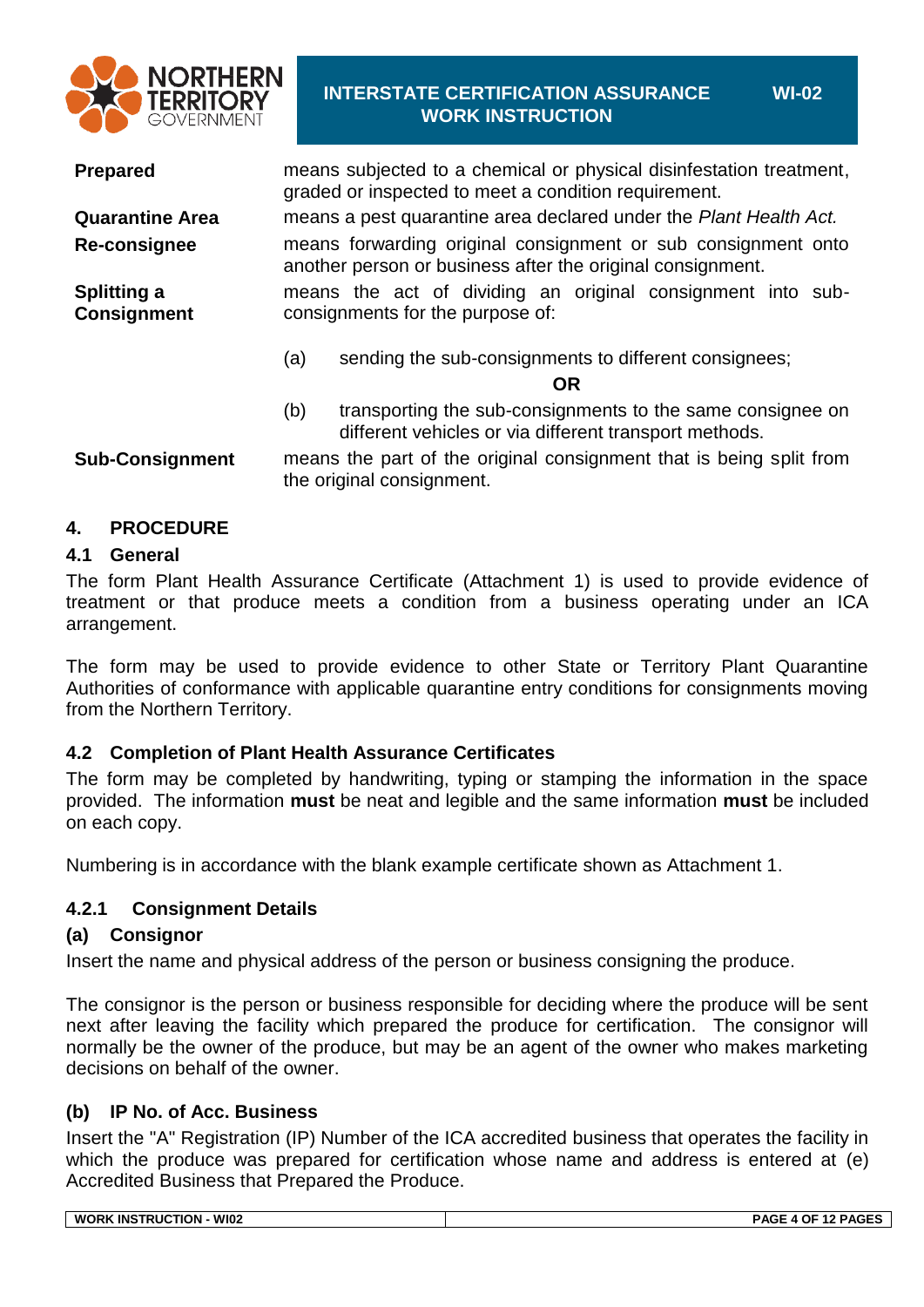

**WI-02**

This IP Number **must** be the same as the IP Number marked on the packages after the produce was prepared and packed.

### **(c) Facility Number**

Insert the Facility Number of the accredited business.

## **(d) ICA Number**

Insert ICA Number in which this certificate and consignment is for.

### **(e) Accredited Business That Prepared the Produce**

Insert the name and physical address of the ICA accredited business that operates the facility in which the produce was prepared for certification.

The name and address of the accredited business should be the same as that shown in the business's Certificate of Accreditation for the ICA arrangement.

Where this business is the same as the consignor the words "Consignor as above" may be used.

### **(f) Consignee**

Insert the name and physical address of the consignee where the produce is received. In the case of mail order non-commercial produce a PO Box may be used.

The consignee is the person or business to which the produce is initially consigned. The consignee will normally be the purchaser such as a merchant or wholesaler, but may be an agent of the consignor or purchaser and may be located within or outside the Territory.

### **(g) Grower or Packer**

Insert the name and physical address of the grower or packer of the produce.

This should be the "Grown by" or "Packed by" name and physical address marked on the end of the packages in the consignment.

Where this business is the same as the consignor the words "Consignor as above" may be used.

### **(h) Reconsigned To**

This section is to be left blank at the time of issue by the ICA accredited business.

This section is to be completed by the consignee when re-consigning original consignments or re-consigning sub-consignments after splitting the original consignment.

The consignee inserts the name and physical address of the re-consignee.

*Examples of common marketing arrangements with clarification of who are the consignor, consignee and re-consignee are provided in Attachment 3.*

**WORK INSTRUCTION - WI02 PAGE 5 OF 12 PAGES**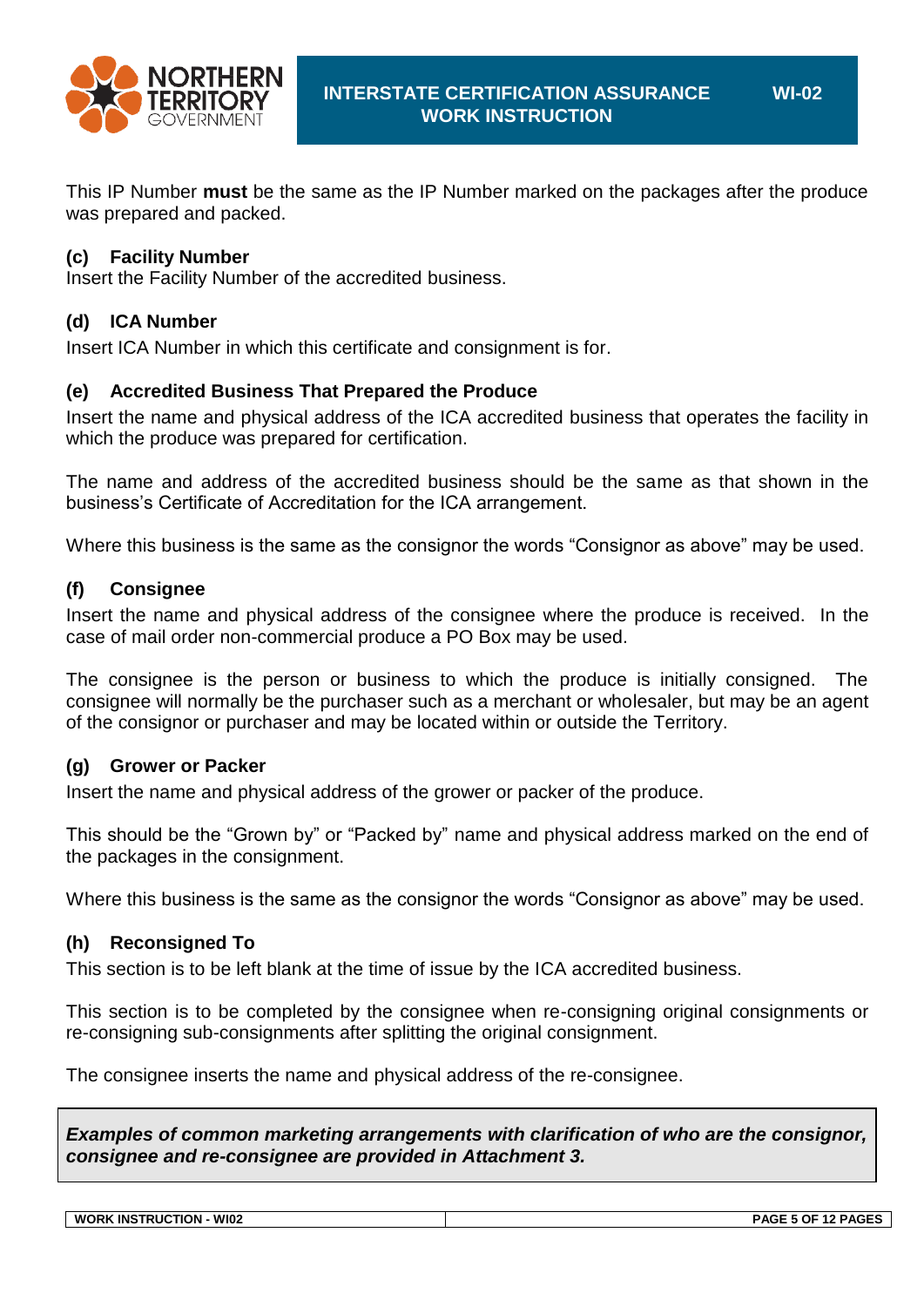

**WI-02**

### **4.2.2 Certification Details**

## **(i) Other Facilities Supplying Produce**

List other businesses/properties the produced packed by you is sourced from.

### **(j) Brand Name or Identifying Marks (as marked on packages)**

Insert any distinctive brand name marked on the packages.

### **(k) Date Code (as marked on packages)**

Insert the date(s) or date code(s) marked on the packages after the produce was prepared and packed. When the consignment includes packages with different dates or date codes include all dates or date codes marked.

### **(l) Number of Packages**

Insert the number of packages in the consignment covered by the certificate. A separate line should be used for each type of produce and/or each type of package covered by the certificate.

### **(m) Type of Packages**

Insert the type of packages. Terms such as carton, tray or bulk bin should be used.

### **(n) Type of Produce**

Insert the common name of the type of produce prepared. Varieties **must** be used.

### **(o) Authorisation for Split Consignments**

The ICA accredited business which prepared the produce **must** not complete this section.

Individual Assurance Certificates should be issued to cover each consignment (ie. a discreet quantity of product transported to a single consignee at one time) to avoid splitting of consignments.

This section may only be completed by a business accredited under an ICA arrangement for splitting original consignments (refer ICA-17).

### **4.2.3 Treatment or Condition Details**

### **(p) Treatment**

Detail the chemical/s used to meet the requirement.

Where applicable, complete the relevant concentration, duration and temperature details for the treatment applied.

All produce covered by the same certificate **must** have received the same treatment or met the same condition.

### **(q) Chemical (Active Ingredient)**

List the chemicals used by you to treat the produce. (eg. Dimethoate, Fenthion, Bifenthrin, Chlorpyrifos etc.).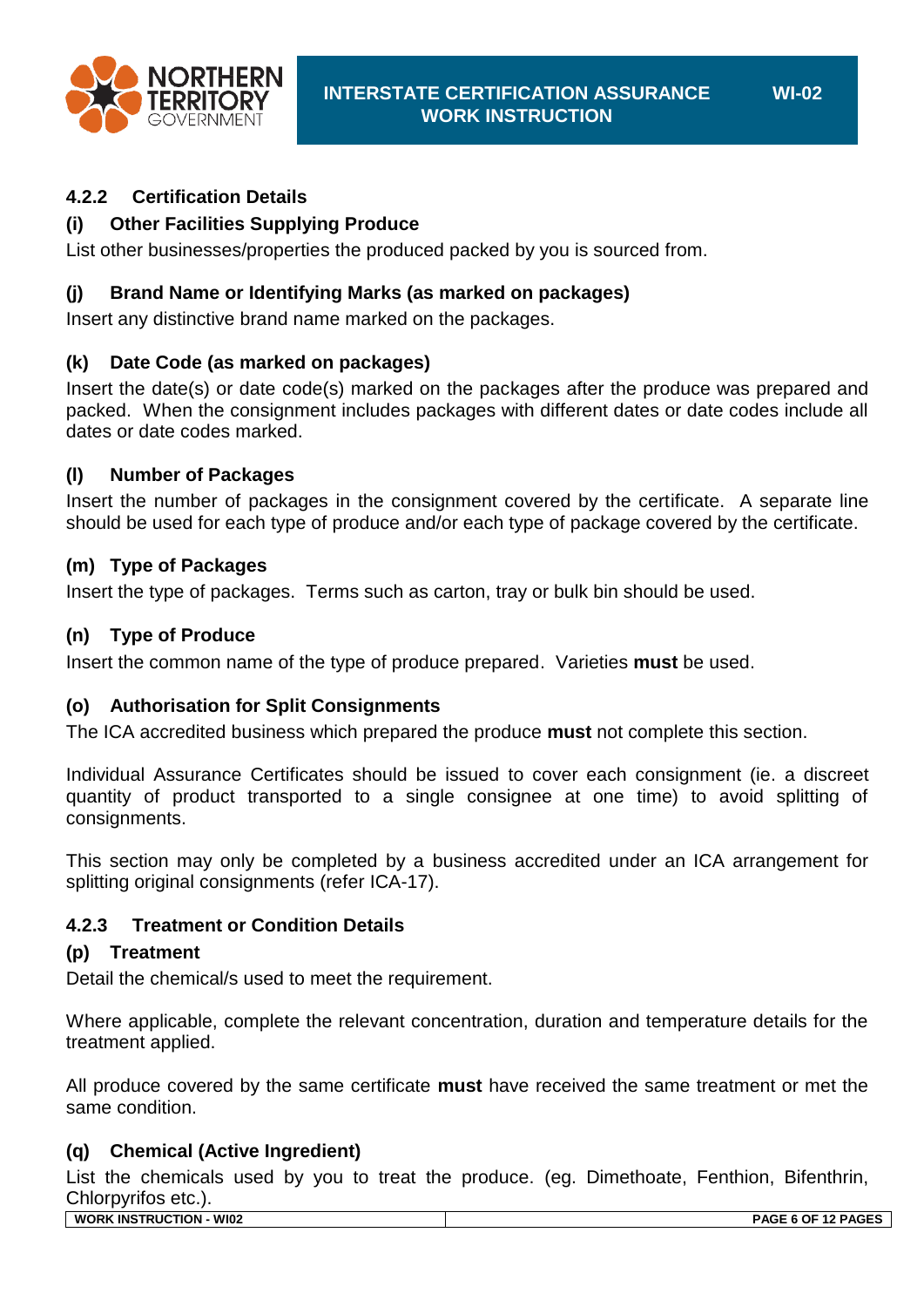

# **(r) Treatment Date**

Insert the date or dates of treatment or grading for condition. Where the consignment contains packages prepared on several dates, enter each date of treatment or grading in the date column.

# **(s) Concentration/Duration and Temperature**

Concentration: Detail the strength of chemical needed to meet the requirement. (eg. 400g/L, 500g/L, 80g/kg@ 6ml/L and wetting agent).

Duration: Detail the time requirement of the treatment. (eg. 1 minute, 10 seconds, to runoff etc).

Temperature: Detail the temperature requirement of the treatment. (eg. Ambient, or controlled temperature (in  $\circ$  C)).

# **(t) Additional Certification**

This section **must** only be completed by an ICA accredited business where the additional certification to be given is covered by the ICA arrangement(s) for which the business is accredited.

This section is to include additional certification required for -

1. movement of produce from a Quarantine Area;

**OR**

2. entry to an importing State or Territory.

Each additional certification **shall** be sequentially numbered.

Additional certification may include statements concerning freedom from a pest or disease or condition of produce at the time of certification.

Details of additional certification requirements can be obtained from NT Quarantine.

### *Any unused space in this section must be ruled off by the Authorised Signatory prior to issue (refer Attachment 2)*

### **4.2.4 Declaration**

The Declaration section of an Assurance Certificate may only be completed and signed by an Authorised Signatory of an ICA accredited business in accordance with the terms and conditions of the business's ICA arrangement.

### **(u) Authorised Signatory's Name**

Insert the issuing Authorised Signatory's full printed name.

### **(v) Signature**

Insert the issuing Authorised Signatory's signature.

| <b>WI02</b><br><b>WORK</b><br>. INS<br><b>JTRUCTION</b> | $- - -$<br>- - - -<br>. .<br><u>эл.</u><br>OΕ<br>.<br>ייטר |
|---------------------------------------------------------|------------------------------------------------------------|
|                                                         |                                                            |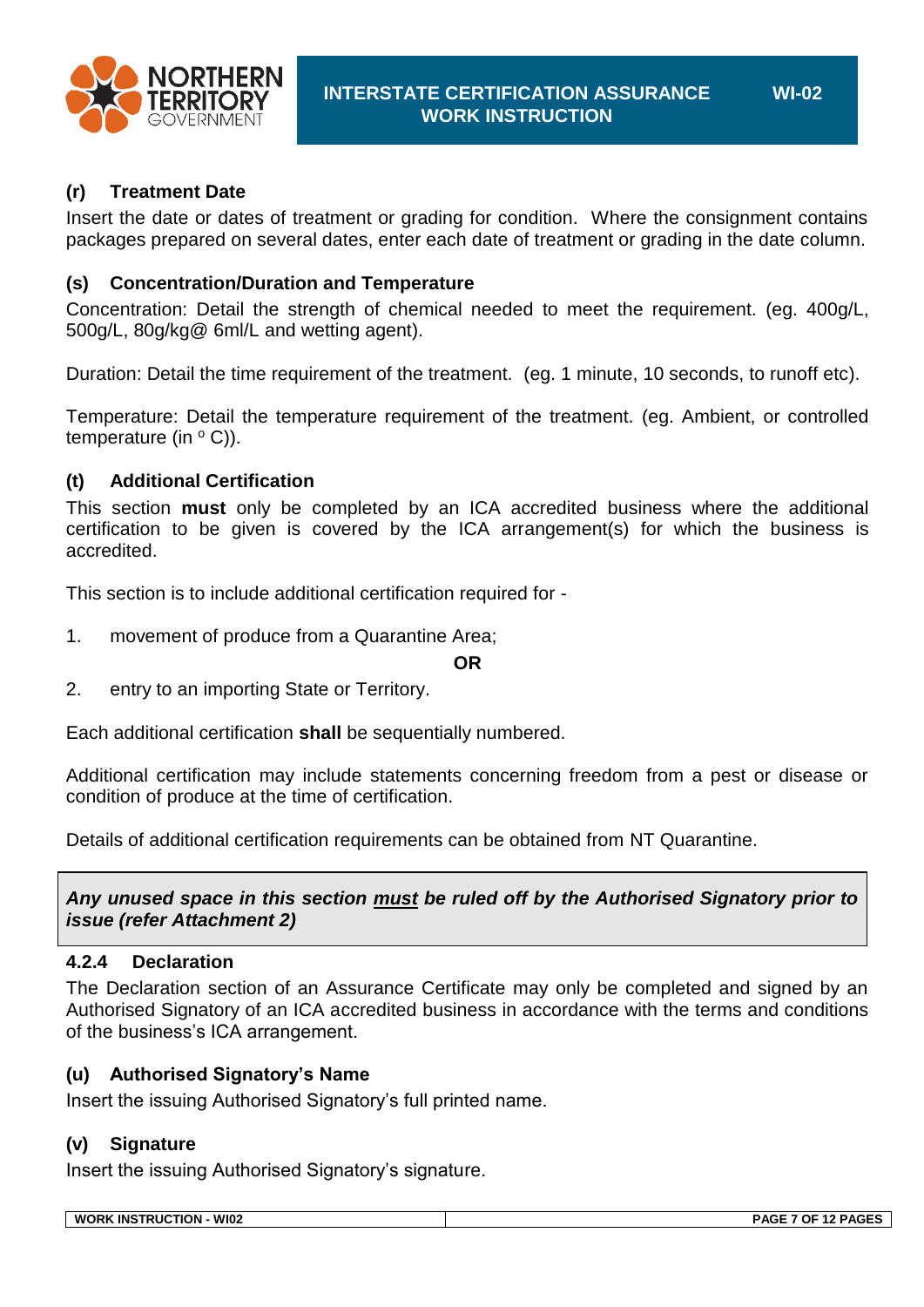

# **(w) Date**

Insert the date of issue.

# **4.3 Alterations**

Where a minor error has been made of an Assurance Certificate, the certificate may be amended by placing a single line through the incorrect information and inserting the correct information next to the alteration. An Authorised Signatory of the business issuing the certificate **must** place their initials in close proximity to the amendment to verify the alteration.

An example of a correctly completed alteration is shown in Attachment 2 in the 'Type of Packages' section of the certificate.

Where the error is substantial or involves a number of sections on the certificate, the certificate **shall** be cancelled and a new certificate completed. Where a certificate is cancelled, the word 'CANCELLED' **shall** be maintained with the duplicate copy of the cancelled certificate.

### **Under no circumstances shall a person than an Authorised Signatory of the business that issued the certificate or an Inspector alter a completed Plant Health Assurance Certificate.**

### **4.4 Distribution**

The **original** (yellow copy) **must** accompany the consignment. The original should accompany the consignment when leaving a Quarantine Area or on arrival at interstate quarantine barriers or markets requiring certification.

The only exception to this rule is when original (whole) consignments are split by a business accredited for an ICA arrangement for splitting consignments of certified produce.

The procedures for splitting consignments are detailed in the Operational Procedure (ICA-17).

The **duplicate** (white copy) **must** be retained by the business for audit purposes.

The **triplicate** (green copy) is to be sent to the Operations Manager, NTQ, GPO Box 3000, Darwin NT, not less than monthly.

# **5. ATTACHMENTS**

| Attachment 1 | <b>Plant Health Assurance Certificate</b>  | (Alphabetically Indexed) |
|--------------|--------------------------------------------|--------------------------|
| Attachment 2 | <b>Plant Health Assurance Certificate</b>  | (COMPLETED EXAMPLE)      |
| Attachment 3 | Examples of Common Marketing Arrangements. |                          |

**WI-02**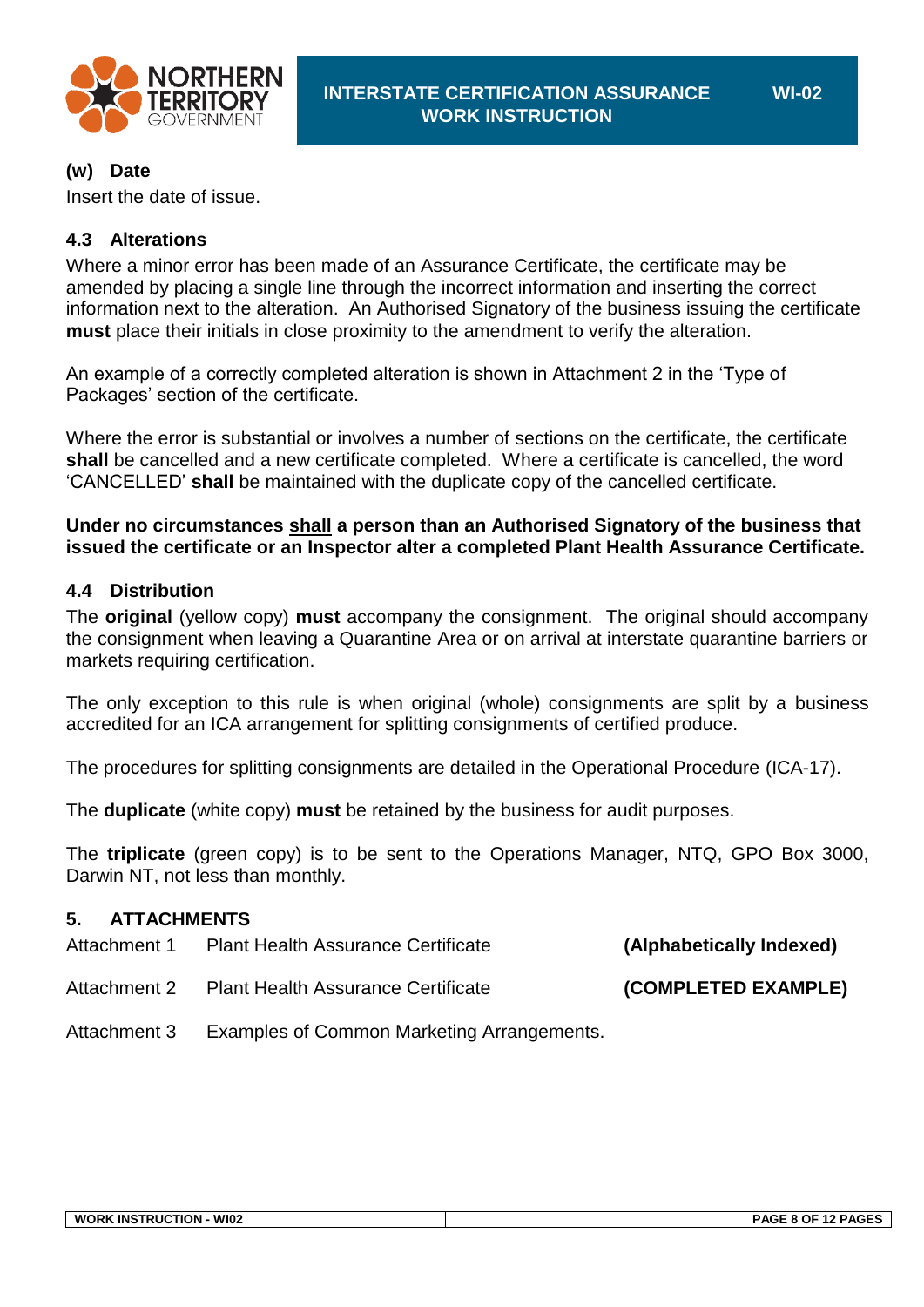

### **Attachment 1**

# **Plant Health Assurance Certificate**

| <b>Consignment Details (PLEASE PRINT)</b>                                   |                  | <b>Certification Details (PLEASE PRINT)</b>          |                  |
|-----------------------------------------------------------------------------|------------------|------------------------------------------------------|------------------|
| <b>CONSIGNOR (FROM)</b>                                                     | <b>IP NUMBER</b> | <b>FACILITY NUMBER</b>                               | <b>PROCEDURE</b> |
| (a)<br>Name                                                                 | (b)<br>A         | (c)                                                  | $ICA-$ (d)       |
| Address                                                                     |                  |                                                      |                  |
|                                                                             |                  | <b>ACCREDITED BUSINESS THAT PREPARED THE PRODUCE</b> |                  |
|                                                                             | Name             | (e)                                                  |                  |
| <b>CONSIGNEE (TO)</b>                                                       | Address          |                                                      |                  |
| (f)<br>Name                                                                 |                  |                                                      |                  |
| Address                                                                     |                  | <b>GROWER OR PACKER</b>                              |                  |
|                                                                             | Name             | (g)                                                  |                  |
|                                                                             | Address          |                                                      |                  |
| RECONSIGNED TO (Splitting consignments or reconsigning whole consignments). |                  |                                                      |                  |
| (h)<br>Name                                                                 |                  | OTHER FACILITIES SUPPLYING PRODUCE                   |                  |
| Address                                                                     |                  | (i)                                                  |                  |
|                                                                             |                  |                                                      |                  |

| <b>BRAND NAME OR IDENTIFYING MARKS</b> | DATE OR DATE CODE       |
|----------------------------------------|-------------------------|
| (as marked on packages)                | (as marked on packages) |
|                                        | (k                      |

| Number of<br><b>Packages</b> | Type of Packages (e.g. trays, cartons) | <b>Type of Produce</b> | <b>Authorisation for Split Consignment</b> |
|------------------------------|----------------------------------------|------------------------|--------------------------------------------|
| (I)                          | (m)                                    | (n)                    | (o)                                        |
|                              |                                        |                        |                                            |
|                              |                                        |                        |                                            |
|                              |                                        |                        |                                            |

#### **Treatment Details**

| <b>Treatment</b> | <b>Chemical (Active Ingredient)</b> | <b>Treatment Date</b> | <b>Concentration / Duration and Temperature</b> |
|------------------|-------------------------------------|-----------------------|-------------------------------------------------|
| 'p)              | $\overline{\phantom{a}}$            |                       | IS                                              |
|                  |                                     |                       |                                                 |
|                  |                                     |                       |                                                 |
|                  |                                     |                       |                                                 |
|                  |                                     |                       |                                                 |

**Additional Certification / Codes**

**(t)**

### **Declaration**

I, an authorised Signatory of the accredited business that prepared the plants or plant produce described above, hereby declare that the plants or plant produce have been prepared in the business's approved facilities in accordance with the *Plant Health Act and that the details shown above are true and correct in every particular.* 

| <b>AUTHORISED SIGNATORY'S NAME (PLEASE PRINT)</b> | <b>SIGNATURE</b>                                                                                   | <b>DATE</b> |
|---------------------------------------------------|----------------------------------------------------------------------------------------------------|-------------|
|                                                   |                                                                                                    | (w)         |
|                                                   | Yellow Original – Consignment Copy: White Duplicate – Business Copy: Green Triplicate - Audit Copy |             |

**WORK INSTRUCTION - WI02 PAGE 9 OF 12 PAGES**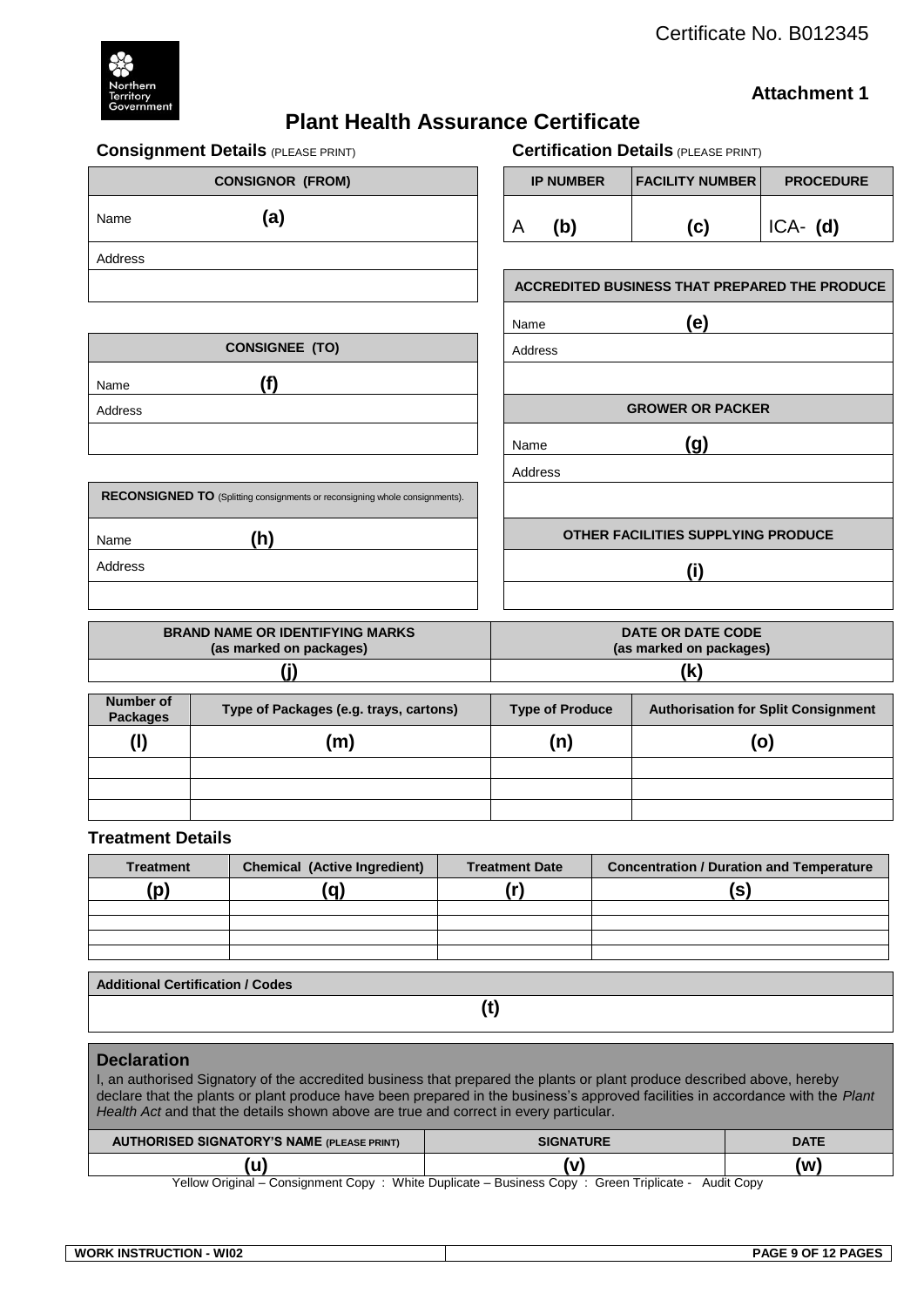

### **Attachment 2**

# **Plant Health Assurance Certificate**

|                              | <b>Consignment Details (PLEASE PRINT)</b>                                          |                           | <b>Certification Details (PLEASE PRINT)</b>          |                  |
|------------------------------|------------------------------------------------------------------------------------|---------------------------|------------------------------------------------------|------------------|
|                              | <b>CONSIGNOR (FROM)</b>                                                            | <b>IP NUMBER</b>          | <b>FACILITY NUMBER</b>                               | <b>PROCEDURE</b> |
|                              | Name Joe's Guava Farm Pty Ltd                                                      | 9999<br>A                 | 01                                                   | ICA- $01$        |
|                              | Address Lot 2000 Beddington Road                                                   |                           |                                                      |                  |
| <b>Humpty</b> Doo            | 0836<br>$\bm{N}\bm{T}$                                                             |                           | <b>ACCREDITED BUSINESS THAT PREPARED THE PRODUCE</b> |                  |
|                              |                                                                                    |                           | Name Joe's Guava Farm Pty Ltd                        |                  |
|                              | <b>CONSIGNEE (TO)</b>                                                              |                           | Address Lot 2000 Beddington Road                     |                  |
| Name                         | <b>Central Market Pty Ltd</b>                                                      | <b>Humpty Doo NT 0836</b> |                                                      |                  |
|                              | Address 684 Long Road                                                              |                           | <b>GROWER OR PACKER</b>                              |                  |
|                              |                                                                                    |                           |                                                      |                  |
| <b>Melbourne</b>             | 3000<br><i>Victoria</i>                                                            | As Above<br>Name          |                                                      |                  |
|                              |                                                                                    | Address                   |                                                      |                  |
|                              | <b>RECONSIGNED TO</b> (Splitting consignments or reconsigning whole consignments). |                           |                                                      |                  |
| Name                         |                                                                                    |                           | OTHER FACILITIES SUPPLYING PRODUCE                   |                  |
| Address                      |                                                                                    |                           |                                                      |                  |
|                              |                                                                                    |                           |                                                      |                  |
|                              | <b>BRAND NAME OR IDENTIFYING MARKS</b>                                             |                           | <b>DATE OR DATE CODE</b>                             |                  |
|                              | (as marked on packages)<br>Joe's Guava Farm                                        |                           | (as marked on packages)<br>04072007                  |                  |
| Number of<br><b>Packages</b> | Type of Packages (e.g. trays, cartons)                                             | <b>Type of Produce</b>    | <b>Authorisation for Split Consignment</b>           |                  |
| 40                           | <b>Cartons-JS Trays</b>                                                            | <b>Guavas</b>             |                                                      |                  |
|                              |                                                                                    |                           |                                                      |                  |

| <b>Treatment</b> | <b>Chemical (Active Ingredient)</b> | <b>Treatment Date</b> | <b>Concentration / Duration and Temperature</b> |
|------------------|-------------------------------------|-----------------------|-------------------------------------------------|
| <b>Dipping</b>   | <b>Dimethoate</b>                   | <i>03/07/2007</i>     | $400g/L \t{Q}$ 1ml/L (400 ppm) for 1 min        |
|                  |                                     |                       |                                                 |
|                  |                                     |                       |                                                 |
|                  |                                     |                       |                                                 |
|                  |                                     |                       |                                                 |
|                  |                                     |                       |                                                 |

#### **Additional Certification / Codes**

#### **Declaration**

I, an authorised Signatory of the accredited business that prepared the plants or plant produce described above, hereby declare that the plants or plant produce have been prepared in the business's approved facilities in accordance with the *Plant Health Act* and that the details shown above are true and correct in every particular.

| <b>AUTHORISED SIGNATORY'S NAME (PLEASE PRINT)</b> | <b>SIGNATURE</b> | <b>DATE</b> |
|---------------------------------------------------|------------------|-------------|
| <b>Joe Signatory</b>                              | Joe Signatory    | 4/7/2007    |

Yellow Original – Consignment Copy : White Duplicate – Business Copy : Green Triplicate - Audit Copy

| <b>TRUCTION</b><br><b>WI02</b><br>. INS<br><b>WORK</b> | . OF<br>$\overline{a}$<br><b>PAGF</b><br>$- - -$<br>10<br>PAG∟<br>$\cdot$<br>nv |
|--------------------------------------------------------|---------------------------------------------------------------------------------|
|                                                        |                                                                                 |